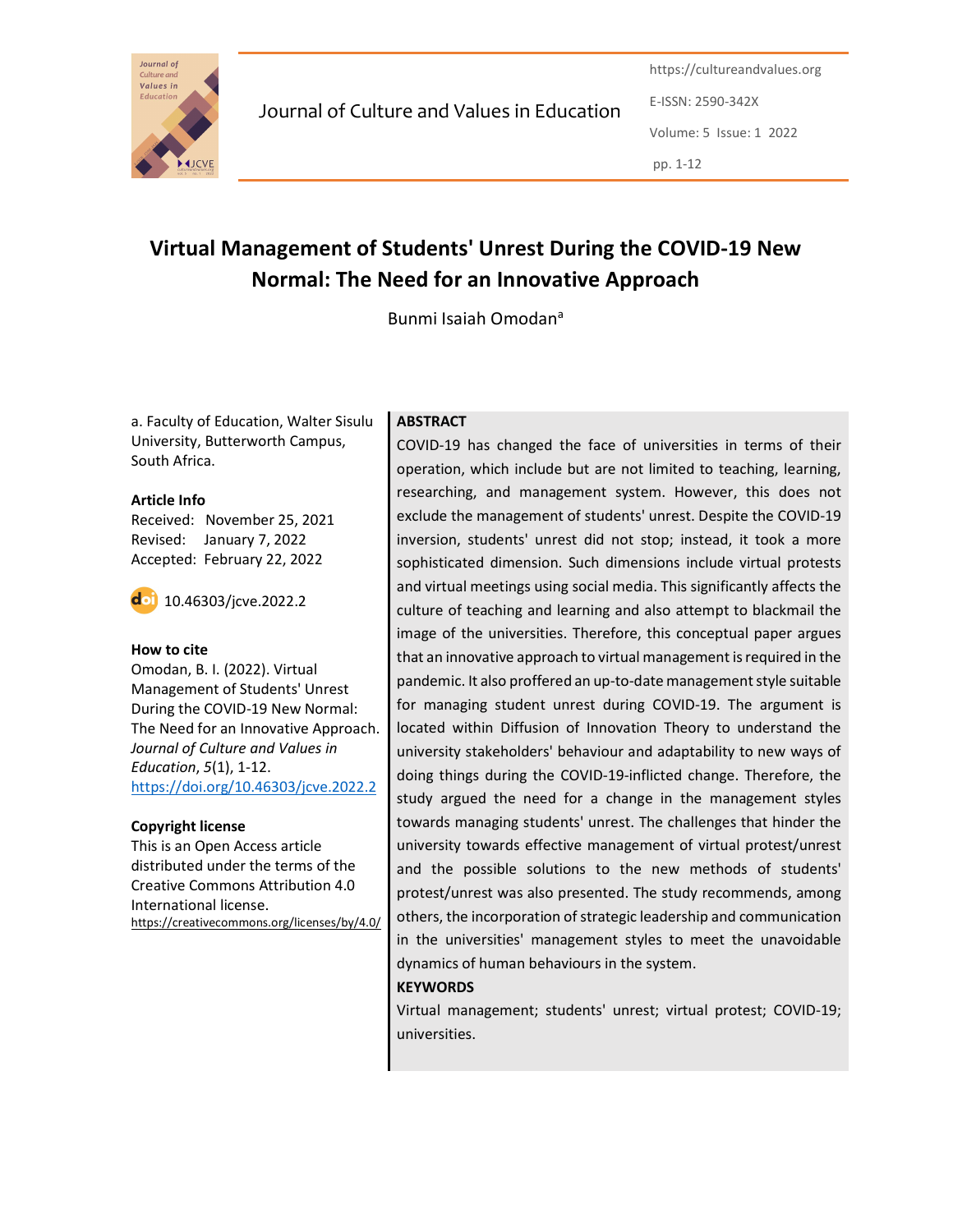#### **INTRODUCTION**

Student unrest has been a challenge to universities all over the world. Students' movements and strikes range from the protest against the violation of human rights, protest against economic policies, protest against discrimination on ethnic, disability and colour basis; protest against rising in tuition fees (Barton, 2020; Frederick & Shifrer, 2019; Pickard, 2014), among others. Student movement must be viewed in perspective. It is important because students play a huge role in society at large (they graduate later and become active members of society). Student unrest is complex and necessitates management action based on experience with a determination to address genuine issues that lead to complaints by students and subsequent unrests, which in most cases results in a bad image of the universities (Birya, 2020). As a result, universities lose reputation and trust among stakeholders, affecting their financial stability and productivity among stakeholders of the societies. Hence, university management has faced many challenges when dealing with student unrest situations, including disruption to the academic process, violation of human rights, and low visibility due to internet connection (Czerniewicz et al., 2019). However, a new dimension brought by COVID-19 makes it difficult for university authorities to handle student unrest and strikes.

The entire world was recently trapped due to the coronavirus epidemic, otherwise known as COVID-19, which is said to have originated in Wuhan, China, in late 2019 (Varalakshmi & Arunachalam, 2020; Tarman, 2020). The virus was detected as communicable through social interaction and subsequently labelled a pandemic (WHO, 2020a). Most people are infected with the virus through coughing, sneezing, and close contact with a carrier (WHO, 2020b). COVID-19 has wreaked havoc worldwide due to its uncontrollable spread to almost all countries, including South Africa. The government of numerous nations, including South Africa, has complied with WHO's recommendations by closing the nations against all activities, including education sectors. Though a larger percentage of activities have resumed operations, many activities are still done online, including teaching and learning and meetings. COVID-19 seems to have revolutionised university student activism by shutting down the physical space and forcing activity into the cyber realm (Hove & Dube, 2022). This is because the lockdowns at universities forced student activism to adapt into online crusading as a viable alternative to make demands in the form of protest on Twitter, Facebook, and WhatsApp, among others (White, 2020).

This virtual dimension of student unrest is done without the usual mass mobilisation of students at the university premises or in any public place. It is worth noting that the advent of COVID-19 requires universities to operate within their normal system, which includes handling virtual operations of all the university stakeholders (Madimabe & Omodan, 2021), including the student protests and meetings. Management of student unrest during the COVID-19 new normal is likely to have a significant effect on the teaching-learning process because, during this online protest, students do not attend lectures or laboratory exercises), it affects examination grading (withdrawals by students due to disruption of academic work) and affects both students and university productivity. Virtual/online student unrest also disrupts the management of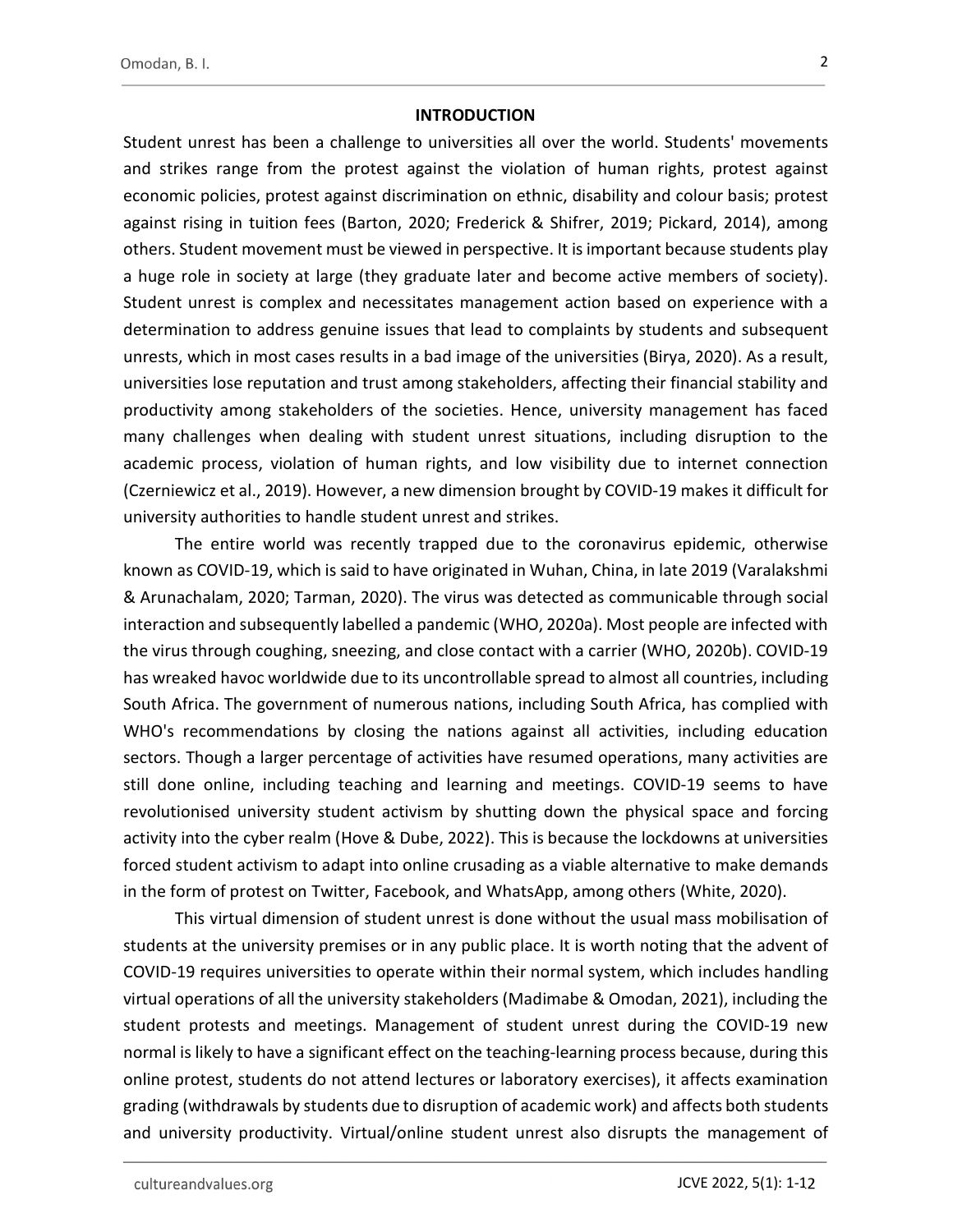universities because the university has to keep adjusting and re-adjusting activities to ameliorate the lost time during the protest. This unrest seems to affect students as well, mostly first-year degree students because they are new to a university environment and have no previous study habits. Some of them were admitted to universities during the COVID-19 new normal, and they do not know how to manage their time effectively. This agrees with Kaisara and Bwalya (2021) argument that first-year students struggle to cope with the new academic environment during the COVID-19 new normal. However, the effect of this may not be as obvious as it is, but sooner or later, the lacuna will be created against the students. Therefore, as universities have been responding by managing or preventing students' unrest during the contact session, concerted efforts must also be made to respond, prevent and manage virtual unrest.

Literature, however, confirms that universities face many challenges when dealing with student protests due to changes brought by COVID-19 (Almossa, 2021; Hove & Dube, 2022; Matarirano et al., 2021). This is because student movements become more systematically violent as a result of the internet which spreads news faster than before (Zhuravskaya et al., 2020). It has been noted that some students hide their identity on the internet using masks for various reasons such as drug abuse, deceiving families about their activities and making derogatory comments (Zhu et al., 2017). This new dimension is somewhat sophisticated to the extent that virtual committees among the students have been formed through social media to mobilise themselves to engage in online activism. Such committees have various objectives, including organising sit-ins, boycotts of classes, and virtual meetings organised by students to discuss future plans without physically gathering within or outside the university gates as before COVID-19 (Soled et al., 2020). The most common between the old activism (physical protest) and the new activism (virtual protest) is that the causes are the same, that is, the issues related to tuition fees, poor infrastructure, lawlessness in universities, human rights, better student's conditions and inclusive management are still the causes of unrest. Also, students' attitudes against social inequalities (Olonisakin et al., 2021) propels social unrest even in the wake of COVID-19.

Based on this, it is expedient for the universities, and their management system must be rejigged to meet up with the dynamics of the COVID-19 new normal. This is the premise upon which this study aims to explore. Therefore, this conceptual paper aimed to respond by proffering an up-to-date management style suitable for student unrest during the COVID-19 era.

## Research Question

The following research question was formulated to guide the study and its conceptual and theoretical argument towards new ways of managing students' unrest in universities:

 How can virtual students' unrest and its activism be managed during the COVID-19 pandemic in universities?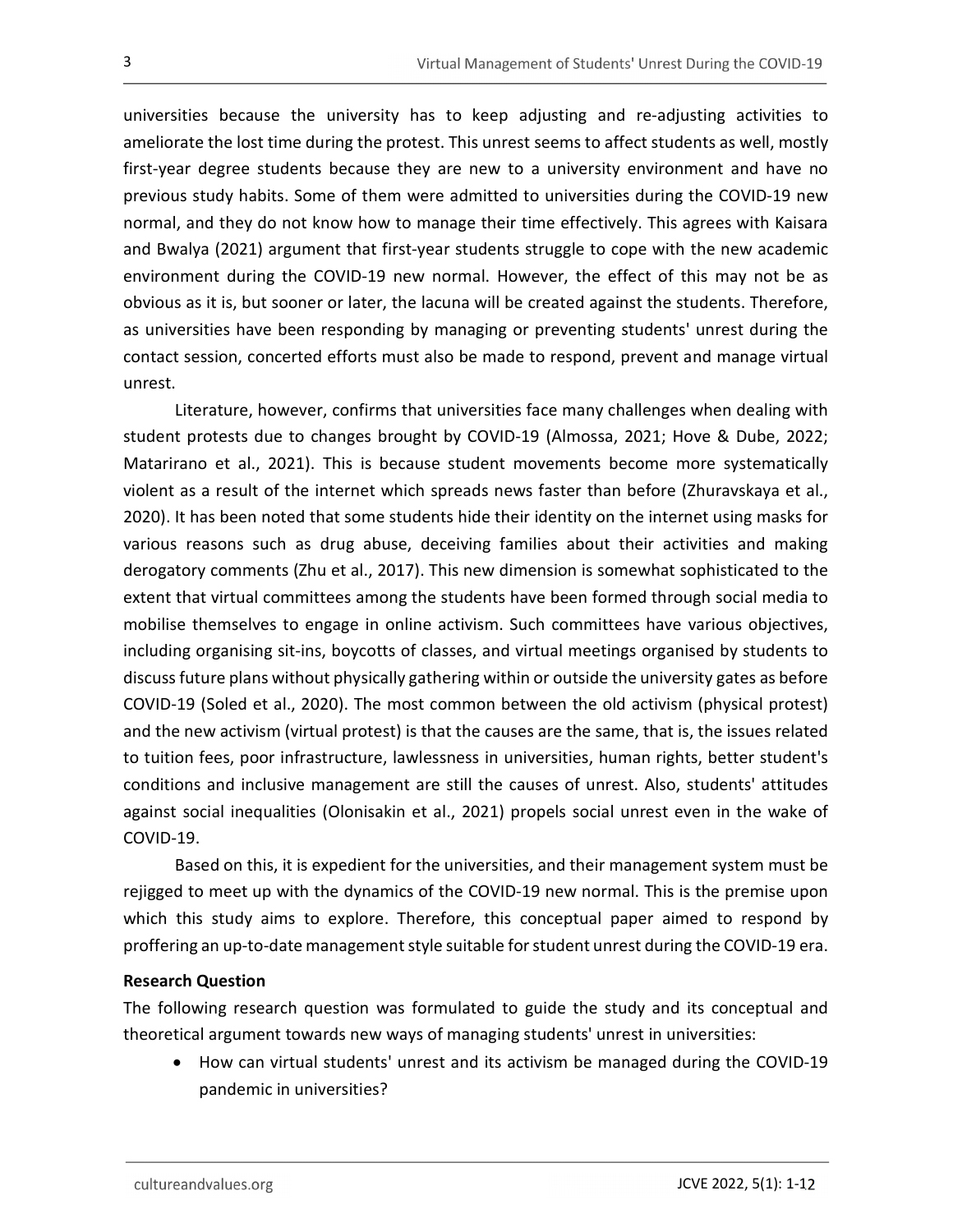# Research Objectives

To respond to the above research question, the following two objectives will be perused to give ways to the analysis of the adopted theory:

- The study argued possible challenges that may hinder the management of virtual students protest/unrest/activism in universities.
- The study also presented possible solutions based on the adopted theory towards the effective management of virtual students' unrest in universities.

## **METHODOLOGY**

This study is a conceptual paper laced with concepts to understand the issues of online student unrest and or activism. The argument is located within Diffusion of Innovation to understand the university stakeholders' behaviour and the new ways of doing things during the COVID-19 inflicted change. First, the origin of the theory was explored, followed by the assumptions/principles/purposes within which the argument towards effective management of student unrest during COVID-19 was derived. The sense from this article is located and brought out from the ingredient of diffusion of innovation supported by relevant literature. This is expedient because the guiding philosophy for this study is the transformative paradigm. This perspective is also utilised as a guiding approach for this argument. This is relevant because the goal of the study is to improve university operations during emergencies such as COVID-19 in university education, which has been plagued by several problems. According to Jackson et al. (2018), the Transformative Paradigm (TP) embraces the exploration of solutions to the problem of marginalised communities as well as transforming the power plays and various contradictions that have degenerated the community.

As a result, this paradigm allows me to view the students and the university authorities as one family that must work together to ensure the university system's success (Mertens, 2009). This is in line with the argument of Jackson et al. (2018), who claim that the distinguishing feature of this paradigm is to recognise links between powerful (university authorities) and powerless (students), which creates openness to the minds of the *researched*. Furthermore, it is clear from Dube's (2016) and Omodan (2020) definitions that TP's major goal is to improve the lived experience the researched for better. Therefore, the study argued the need for a change in the management styles towards managing students' unrest. The challenges that hinder the university towards effective management of unrest and the possible solutions towards effective management of the new methods of students' unrest was also presented. This study is taken from a larger project with ethical clearance number FEDREC 03-11-21 approved by the ethical committee of the Walter Sisulu University, South Africa.

# UNDERPINNING THEORY: THE DIFFUSION OF INNOVATION (DOI)

The Diffusion of Innovation (DoI) theory, propounded by E.M. Rogers in 1962, is one of the most well-known social science theories. It began as communication to explain how an innovation or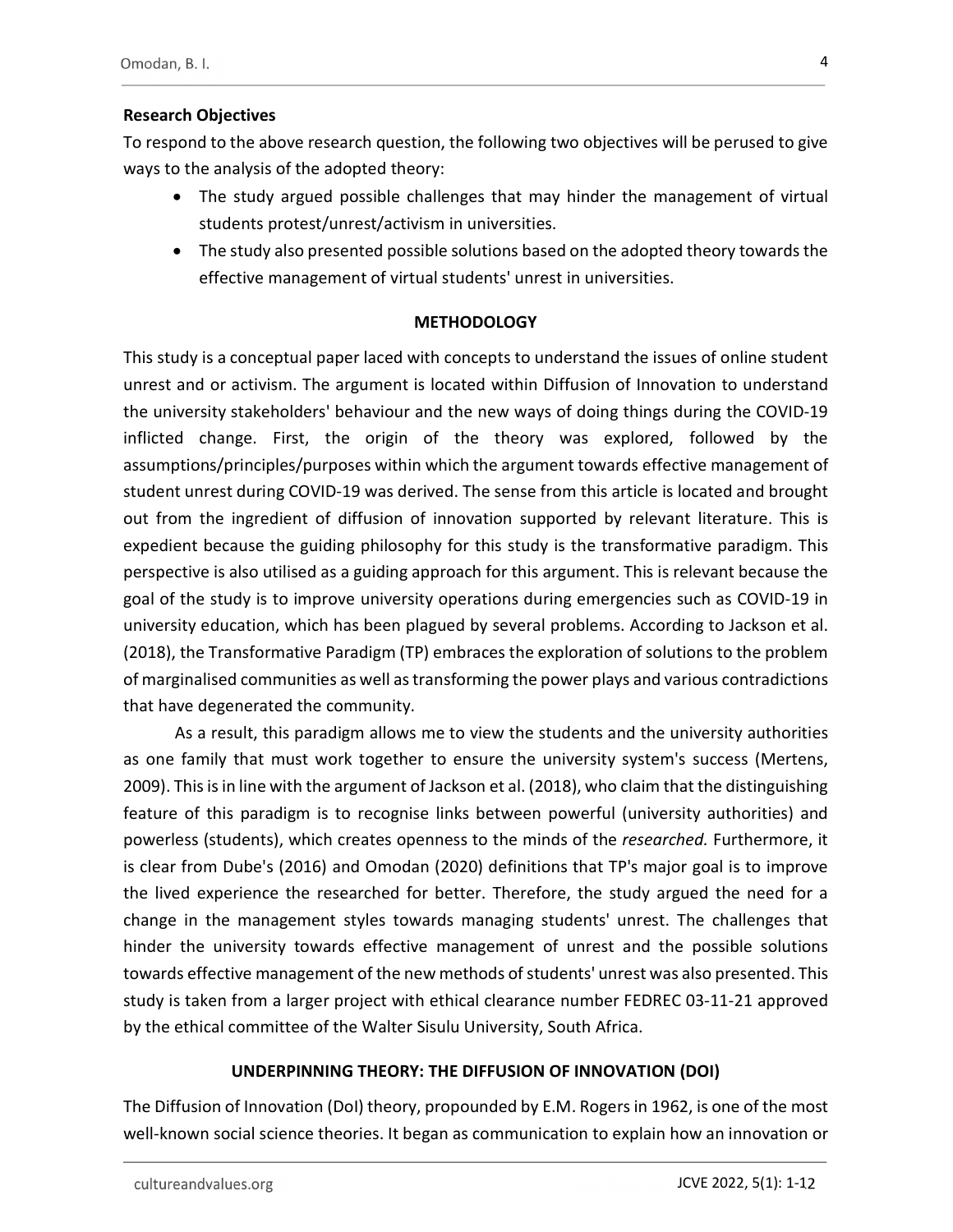product spreads over time through a specific population or social system. DoI states that people's perceptions of innovation and its newness will determine their decision to adopt or reject it (Rogers, 2003). The ultimate consequence of this diffusion is that individuals, as part of a system, should do something different than before (buying or utilising a new product, learning and performing a new behaviour) (Rogers, 2003). DoI has limitations but uses innovation to describe any change perceived as new by members of a social system (Rogers, 2003). As a result of diffusion processes, a new idea, behaviour, or physical innovation may be accepted or penetrated. Relativity advantage, complexity, compatibility, trialability, and visibility are five attributes identified by Rogers as having major impacts on adoption behaviours (Al-Jabri & Sohail, 2012). The DoI is a well-known theory that understands why and how individuals embrace new ideas and technologies. This is in consonance with the argument of Dearing (2009) that DoI is a social science model that explains how, when, and at what speed innovation and technology is accepted and spread across cultures.

According to Rogers (2003), there are five recognised adoption categories. While the majority of the adopters fall into the middle ones, it is still critical to understand the characteristics of people when promoting or adapting to innovation. The categories are innovators, early adapters, early majority, late majority and laggards.

- Innovators: These are individuals who want to be the first to try out new things. They are enterprising and open to new ideas. As a result, these individuals are often the first to come up with innovative solutions. Because this group is so eager to take chances, little, if any, modifications are required in order for them to be attracted.
- Early adapters: These are individuals who have much influence. They enjoy positions of leadership and embrace change chances. They are already aware of the need to change and find new ideas quite easy to adopt. This category does not require facts to persuade them that something must change.
- Early majority: People like the ones are rare. However, they do adopt new ideas before the average person. They typically require proof that the innovation works before adopting it, however. Stories of success and evidence of effectiveness may be effective in appealing to this group.
- Late majority: Since they are wary of change, those who make up this group will only embrace an innovation after the majority has tried it. Information on how many other people have attempted the innovation and succeeded may be used to appeal to this demographic.
- Laggards: This is the most difficult group to attract. They are restricted by custom and tradition, and they are cautious of change. This is the most difficult demographic to win over because they are the most guarded. Statistics, scare tactics, and peer pressure from people in other adopter groups might all be used to appeal to these individuals.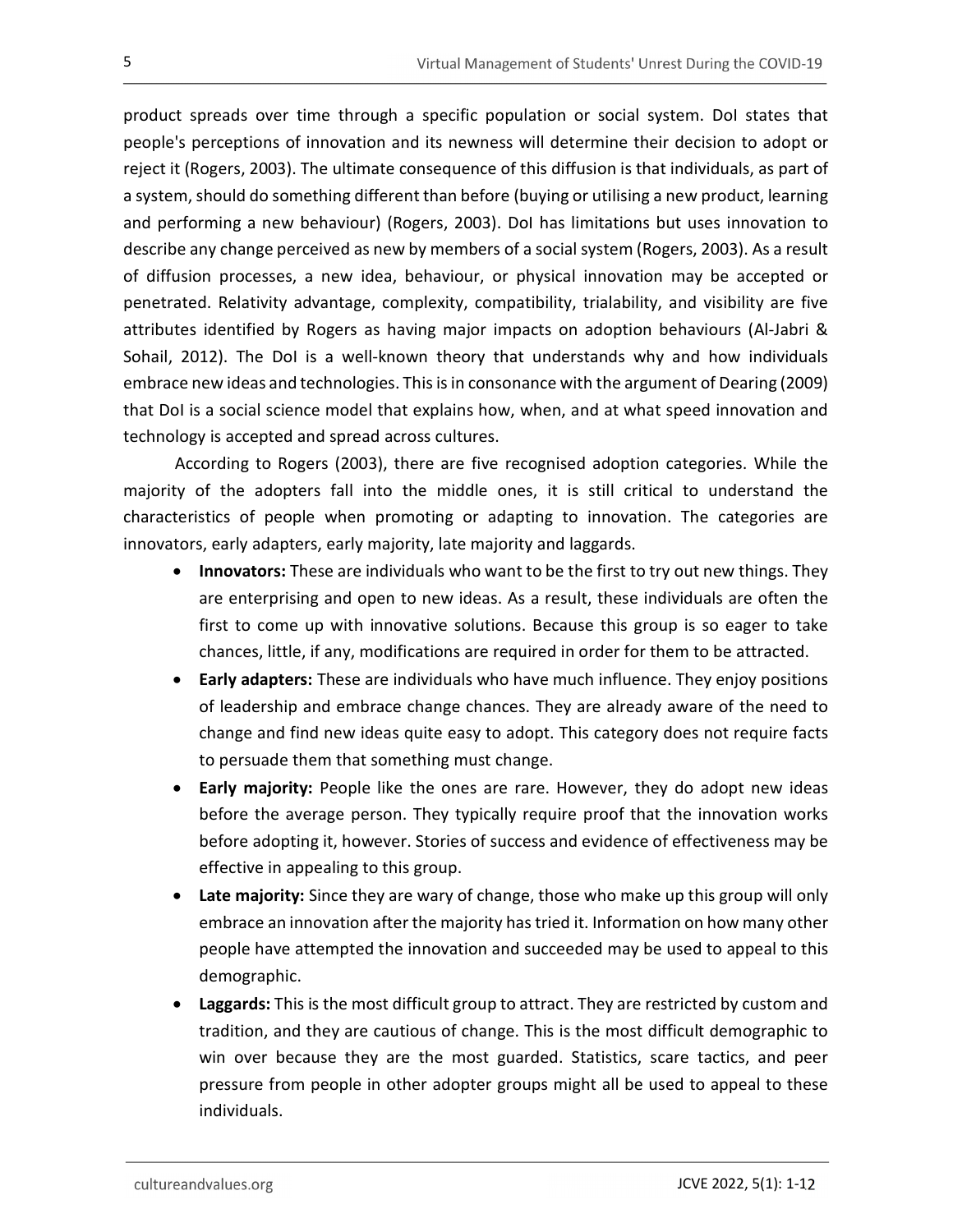This theory is relevant because it enables the researcher to understand the dynamics of people in the social system and the extent to which they are open to change. There are individual differences when it comes to change adjustment towards development. In the case of this study, one could see that universities need to galvanise the knowledge of various innovators who can swiftly think and find a way to manage virtual protest and unrest in universes. This case will assist the early adapters who are already aware of the need to develop new ways of managing students' unrest. In the same vein, this will convince the early majority on the need to kin into the ideas and which could stand as proof of such innovation. The trend and readiness of innovators, early adapters, and the early majority will motivate all the university managements members, including the late majority and laggards, towards an innovative management style that could respond adequately to the new dimension of students' unrest in universities. The argument here is that the new trend of students' protest orchestrated via social media needs an up-to-date management style that understands the sophistication of  $21<sup>st</sup>$ -century university operations.

This theory also takes solace in the transformative worldview as indicated in the methodology. It preaches that capability must be gathered from the innovation and collaboratively implemented by university management in COVID-19. However, some challenges may hinder its implementation towards managing virtual unrest in the university system. The challenges and the possible solutions are elaborated on below.

## CHALLENGES OF VIRTUAL MANAGEMENT OF STUDENTS UNREST IN UNIVERSITIES

This section discusses the challenges associated with managing virtual protest/unrest in the university system during the COVID-19 new normal. These challenges are perceived as a cogent hindrance for university management to adequately respond to virtual unrest among university students. Among many challenges, literature is consistent in the lucrativeness of lack of coordination and feedback, lack of physical response mechanism as a major hindrance to managing virtual protest among students.

## Lack of Coordination and Feedback

One of the problems of managing human capital is the lack of coordination and feedback (Abbasi et al., 2013). This effect university as well as employees in the corporate world. Management is done through guiding, controlling and coordinating, such as the combination of activities that ensure that an organisation plans to achieve its objectives (Comfort, 2007). However, effective management will only occur if there is coordination and feedback between each individual and the group include all activities that facilitate the creation and re-creation of organisational resources towards mentioning physical and virtual peace. Therefore, coordination and feedback enable an organisation such as a university to attract, develop, and retain people who can contribute value to the organisation. However, this indicates a lack of coordination and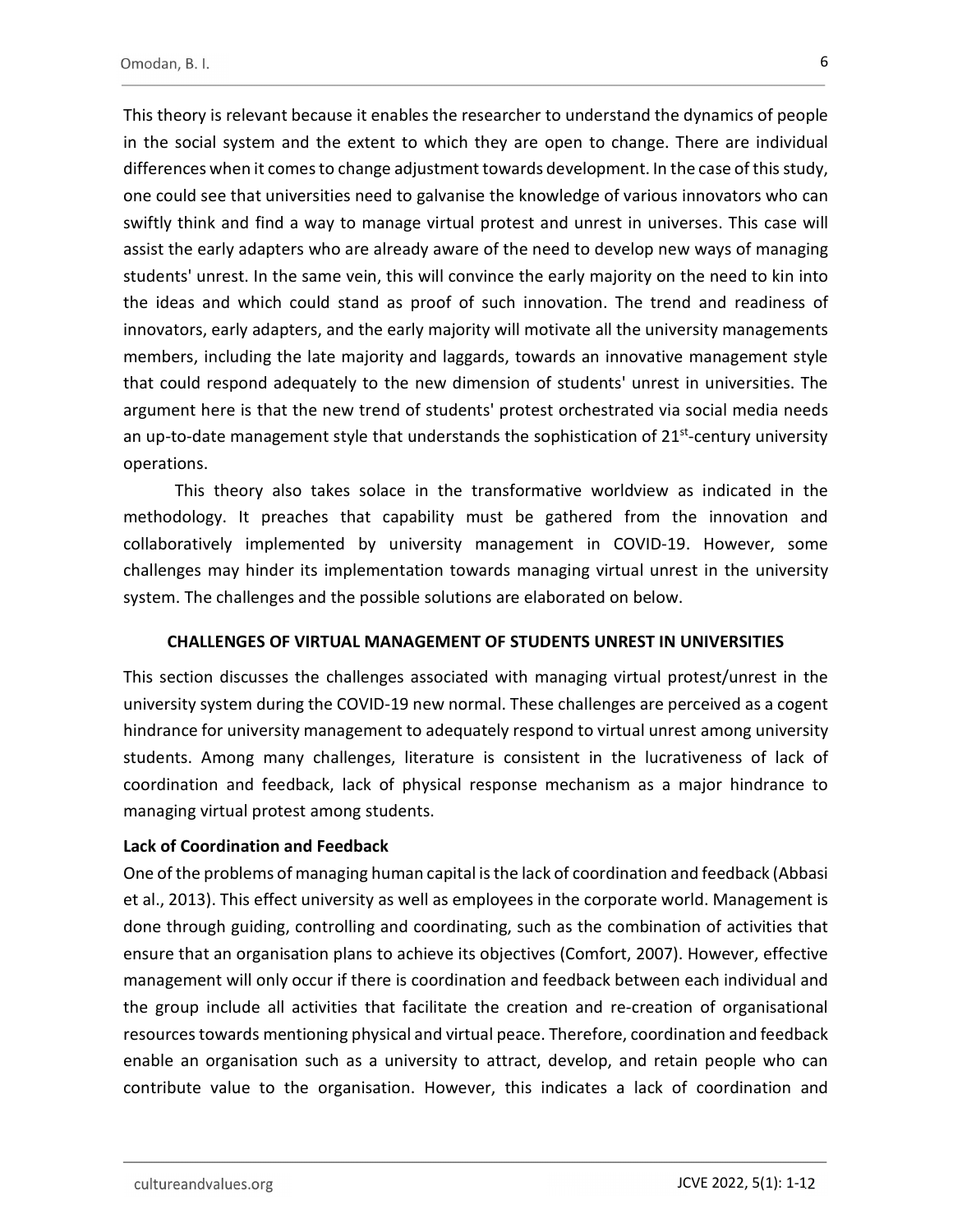feedback mechanism to enable the system to respond to all kinds of issues arising from stakeholders.

Since students' use of social media as a medium of protest is not under the university authority, it becomes complex and challenging to coordinate and or regulate how they use social media. This also results in a lack of feedback. At most times, students protest online, and the majority of their agitations are not taken to the appropriate authority for solutions to come in time. Though, over the last few years, there has been an increase in the number of internet protests as people around the globe fight for human rights and legal justice. The internet has allowed people to freely express themselves on social and political issues through social media. According to scholars, the internet assists marginalised groups in developing their deliberative forums, connecting up, and then contesting dominant meanings and practices (Sen, 2012). Alternative media's contribution to the ability of subaltern groups to challenge established power structures is demonstrated (Downing, 2000). This evidence further contributes to the university's inability to coordinate the students' activities on social media, which automatically gives no right to an opportunity to feedback, whether from students or any meaningful stakeholders.

Not only that, it becomes difficult for the university management to respond to the students' agitations made via social media because some university policies and modes of operation only recognise agitation made via official channels of such universities. The internet and social media platforms like Twitter and Facebook are driving today's student activists to be more active, connected, and committed (Hernández, 2015; Wong, 2015). The energy and enthusiasm of online campaigners appear to have been renewed, with students appearing more energised than in the past. It has been shown that it can be a useful tool for student activism (Hove & Dube, 2022), making it difficult to manage.

## Lack of Virtual Response Mechanism

In this study, the response mechanism is how the universities respond to crisis/protest situations. In the past, it was a physical response that used to come by addressing the protesters, using security forces to disperse the crowd of students within the university facilities (Fomunyam, 2017; Gusfield, 1971). However, this is not the case during the COVID-19 new normal where students do not need to stage any physical protest, instead, they take to social media to make their agitations known (Wahid et al., 2020). In the present time, students from various online committees plan and mobilise themselves towards online protest. In most cases, they come out with attractive hashtags such as #FeesMustFall, #RhodesMustFall (Hodes, 2017; Laurore, 2016; Soled et al., 2020). According to movement researchers, this further confirms the argument that online networks offer the foundation for organising and coordinating protestors and organisations (Diani, 2003; Diani, 2015; Melucci, 1996). As a result, the capacity of social media to enhance the inherently relational nature in the collective action of the students by providing a global technological infrastructure that supports the rapid development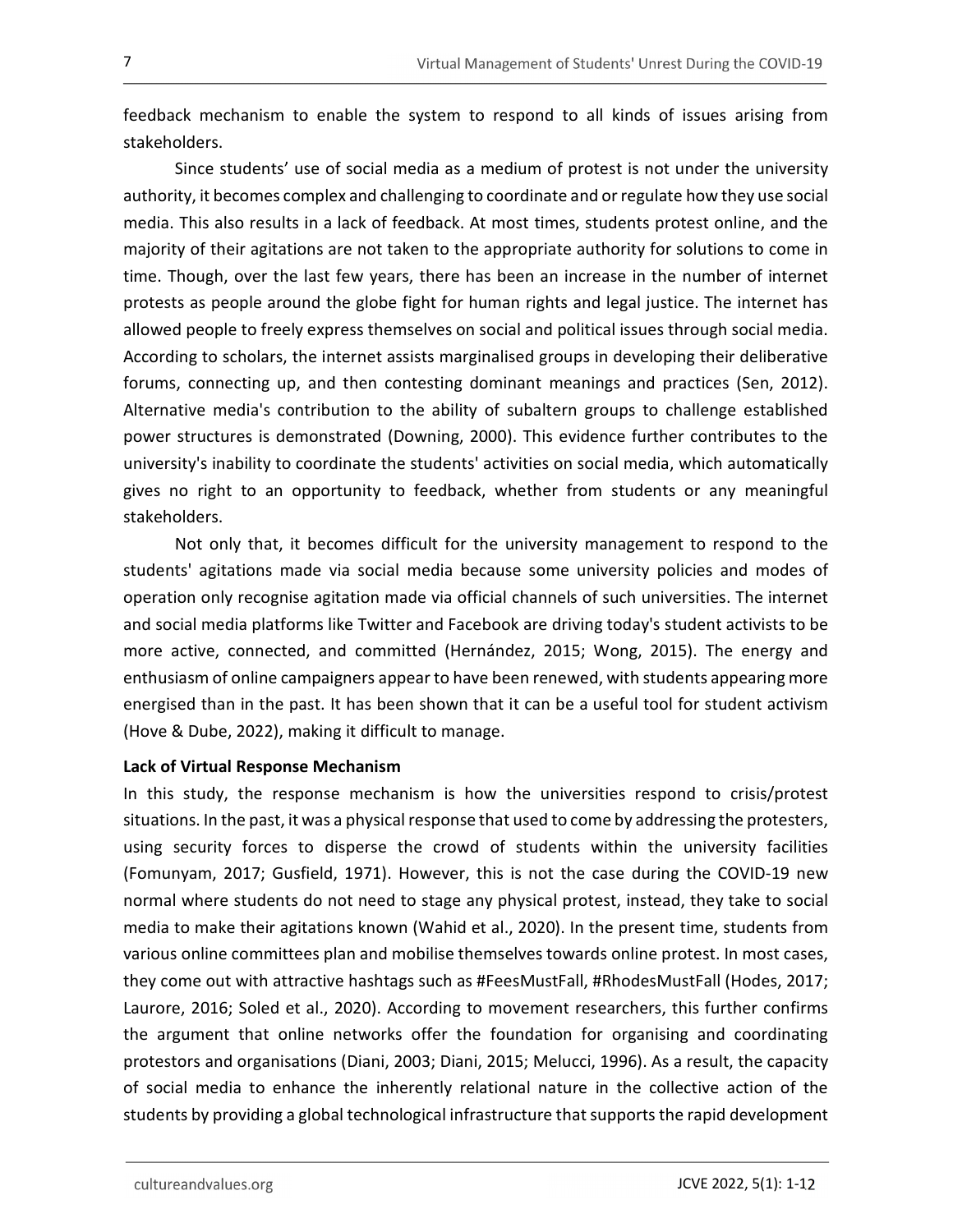of communication networks is precisely what makes them so appealing and difficult to manage (Rainie & Wellman, 2012).

Deducing from the dynamics of such development, it sounds difficult to manage and may stand as an obstacle to university productivity and could also result in the destruction of university image. This calls for the implementation of DoI theory where all the stakeholders in the university should get together based on their behaviours to innovation as indicated above to find lasting and or situational solutions to the challenges. Below are the possible solutions argued from the DoI perspectives

#### Solutions to the Challenges of Virtual Management of Students Unrest

Having highlighted and discussed the challenges of managing student unrest/protest in the wake of COVID-19, the following solution was argued as one of the ways in which university management could adequately respond to the virtual unrest in universities. This solution is strategic leadership and communication management.

#### Strategic Leadership and Communication Management

During catastrophes, strategic leadership communication is vital for the formation and management of crisis networks in order to rescue organisations and authorities. That is, the place of collaboration and communication of information is imminent. Networking has been identified as one way to enhance an organisation's crisis management capabilities (Hyvärinen & Vos, 2015), including universities. According to several studies, poor networking and/or communication may be a major barrier in the process of crisis management (Kapucu et al., 2010). According to research, difficulties in networking during crises have been documented as a major hindrance to managing crisis situations (Kapucu et al., 2010). However, according to Boal and Hooijberg (2000), strategic leadership involves changing, learning, and applying managerial wisdom towards problem-solving. This study argues that to effectively manage student unrest of any kind, either physical or virtual, the place of strategic leadership cannot be underestimated. This also connects the need for effective management with strategic communication. This implies concerted efforts of a system involving "purposeful actor, rational and deliberate decision-making, and the implementation" of the plan of action in the process of managing issues and or crises (Sandhu, 2009).

Strategic communication is fundamental to the management of virtual students' unrest and predominantly to management in general because of reasons such as: "(a) supporting communication in the response network, (b) monitoring stakeholder needs, and (c) communicating with citizens and news media" (Johansson & Bäck, 2017, p. 324). This strategy is useful because it enhances sharing of information to understand the issues and organisational needs towards solving issues. Based on this, this study argues that strategic leadership communication is prominent in managing and or responding to the virtual student unrest in the universities. This aligns with Johansson and Bäck (2017) that strategic leadership communication helps organise networks and significantly enhances 'disaster resilience'.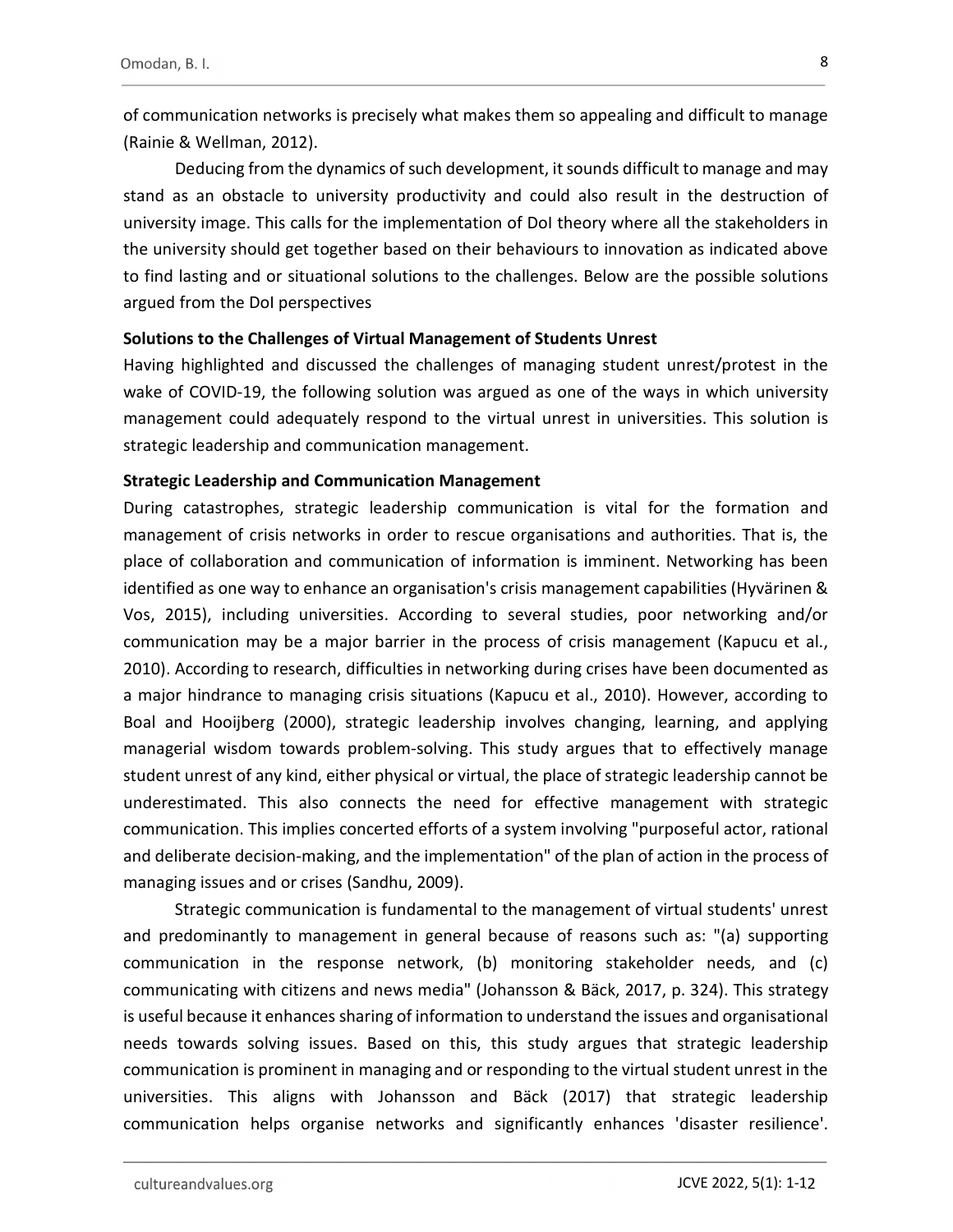According to Paton (2006), disaster resilience is the adaptive capacity to identify, activate, and alleviate response resources to the crisis situation. Furthermore, strategic leadership communication also synchronises the innovators' categories as indicated by DoI: early adapters, early majority, late majority and laggards and the strength of an organisation needed in the wake of the COVID-19 new normal.

## CONCLUSION AND RECOMMENDATIONS

This study explored and established that students' unrest in universities took a new dimension where students no longer rely on their physical strength to make their agitations known to the public through virtual protest. This study argued the need for an up-to-date and virtual management style by exploring the challenges and possible solutions. Diffusion of Innovation theory was explored as the brain behind the urge for innovation to respond to the student unrest during COVID-19 new normal. Based on this, the study concluded that lack of coordination and feedback and lack of physical response mechanism are the major challenges, while strategic leadership and communication management was suggested as a means by which virtual unrest could be managed in universities during the COVID-19 pandemic. Based on this, the university authorities must make a concerted effort to understand the core value of DoI and leverage its strength to ensure that the behaviours and capability of organisational members are explored towards managing virtual unrest in the system.

#### **REFERENCES**

- Abbasi, A., Owen, C., Hossain, L., & Hamra, J. (2013). Social connectedness and adaptive team coordination during fire events. Fire Safety Journal, 59, 30-36.
- Al-Jabri, I. M., & Sohail, M. S. (2012). Mobile banking adoption: Application of diffusion of innovation theory. Journal of Electronic Commerce Research, 13(4), 379-391. https://ssrn.com/abstract=2523623
- Almossa, S. Y. (2021). University students' perspectives toward learning and assessment during COVID-19. Education and Information Technologies, 1-19. https://doi.org/10.1007/s10639-021-10554-8
- Barton, K. C. (2020). Students' understanding of institutional practices: The missing dimension in human rights education. American Educational Research Journal, 57(1), 188-217. https://doi.org/10.3102%2F0002831219849871
- Birya, G. D. (2020). The Role of Communication in Crisis Management in Institutions of Higher Learning in Kenya: A Case of Daystar University Student Unrest (Doctoral dissertation, Daystar University, School of Communication).

http://repository.daystar.ac.ke/handle/123456789/3383

Boal, K. B., & Hooijberg, R. (2000). Strategic leadership research: Moving on. The Leadership Quarterly, 11(4), 515-549.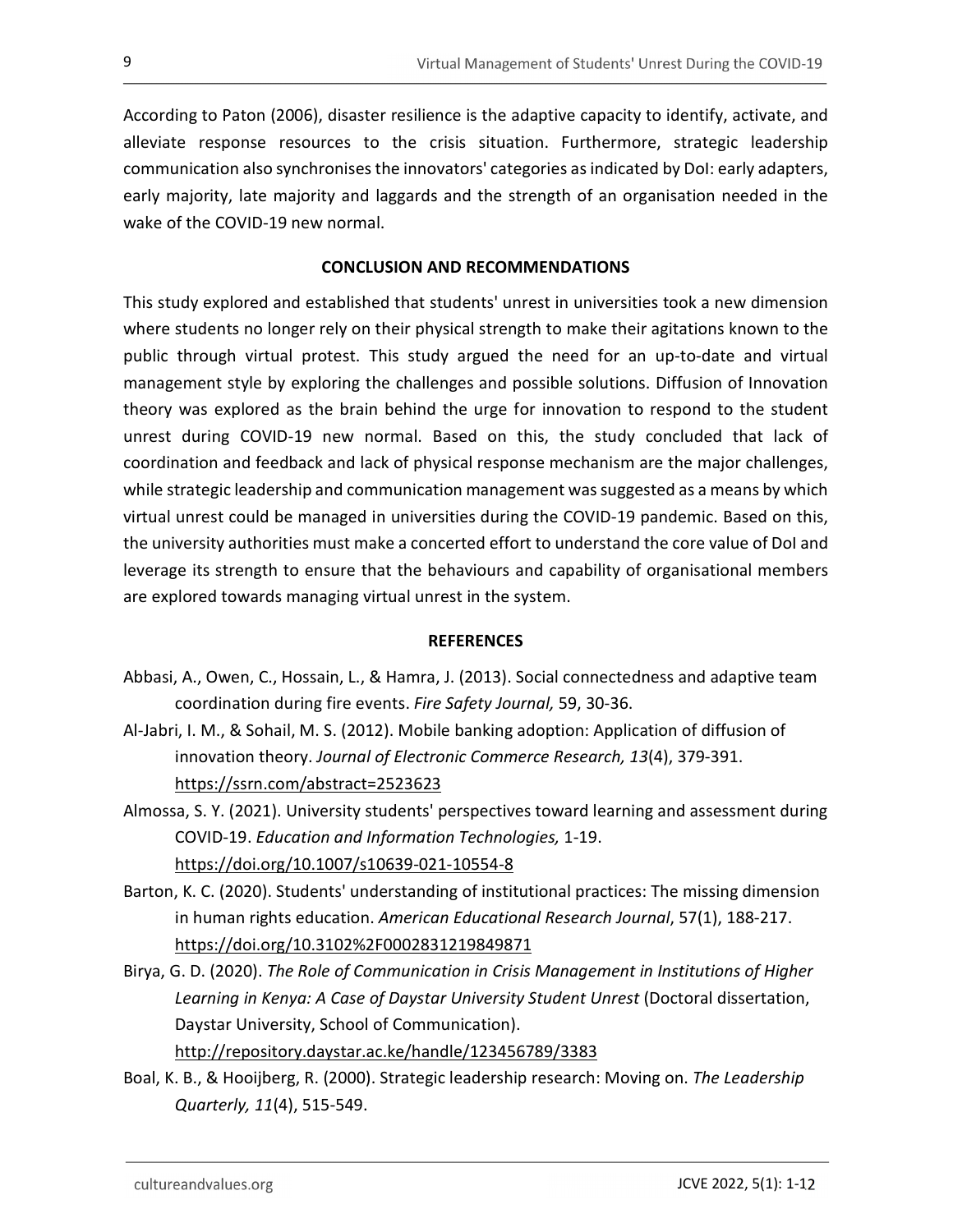- Comfort, L. K. (2007). Crisis management in hindsight: Cognition, communication, coordination, and control. Public Administration Review, 67, 189-197. https://doi.org/10.1111/j.1540-6210.2007.00827.x
- Czerniewicz, L., Trotter, H., & Haupt, G. (2019). Online teaching in response to student protests and campus shutdowns: academics' perspectives. International Journal of Educational Technology in Higher Education, 16(1), 1-22. https://doi.org/10.1186/s41239-019-0170-  $\frac{1}{2}$
- Dearing, J. W. (2009). Applying diffusion of innovation theory to intervention development. Research on Social Work Practice, 19(5), 503–518. https://doi.org/10.1177/1049731509335569
- Diani, M. (2003). Networks and social movements: A research programme. In M. Diani & D. McAdam (Eds.), Social movements and networks: Relational approaches to collective action (pp. 299–318). Oxford: Oxford University Press.
- Diani, M. (2015). The cement of civil society: Studying networks in localities. Cambridge University Press.
- Downing, J. D. (2000). Radical media: Rebellious communication and social movements. Sage.
- Dube, B. (2016). A socio-religious hybridity strategy to respond to the problems of religious studies in Zimbabwe. PhD thesis, Faculty of Education, University of the Free State. https://scholar.ufs.ac.za/handle/11660/5424
- Fomunyam, K. G. (2017). Student protest and the culture of violence at African universities: An inherited ideological trait. Yesterday and Today, 17, 38-63. http://dx.doi.org/10.17159/2223-0386/2017/n17a3
- Frederick, A., & Shifrer, D. (2019). Race and disability: From analogy to intersectionality. Sociology of Race and Ethnicity, 5(2), 200-214. https://doi.org/10.1177%2F2332649218783480
- Gusfield, J. R. (1971). Student protest and university response. The ANNALS of the American Academy of Political and Social Science, 395(1), 26–38. https://doi.org/10.1177/000271627139500104
- Hernández, E. (2015). #hermandad: Twitter as a counter space for Latina doctoral students. Journal of College and Character, 16(2), 124–130. https://doi.org/10.1080/2194587X. 2015.1024795
- Hodes, R. (2017). Questioning 'fees must fall'. African Affairs, 116(462), 140-150.
- Hove, B., & Dube, B. (2022). What now for the Zimbabwean student demonstrator? Online activism and its challenges for university students in a COVID-19 lockdown. International Journal of Higher Education, 11(2), 100-108. https://doi.org/10.5430/ijhe.v11n2p
- Hyvärinen, J., & Vos, M. (2015). Developing a conceptual framework for investigating communication supporting community resilience. Societies, 5(3), 583–597. https://doi.org/10.3390/soc5030583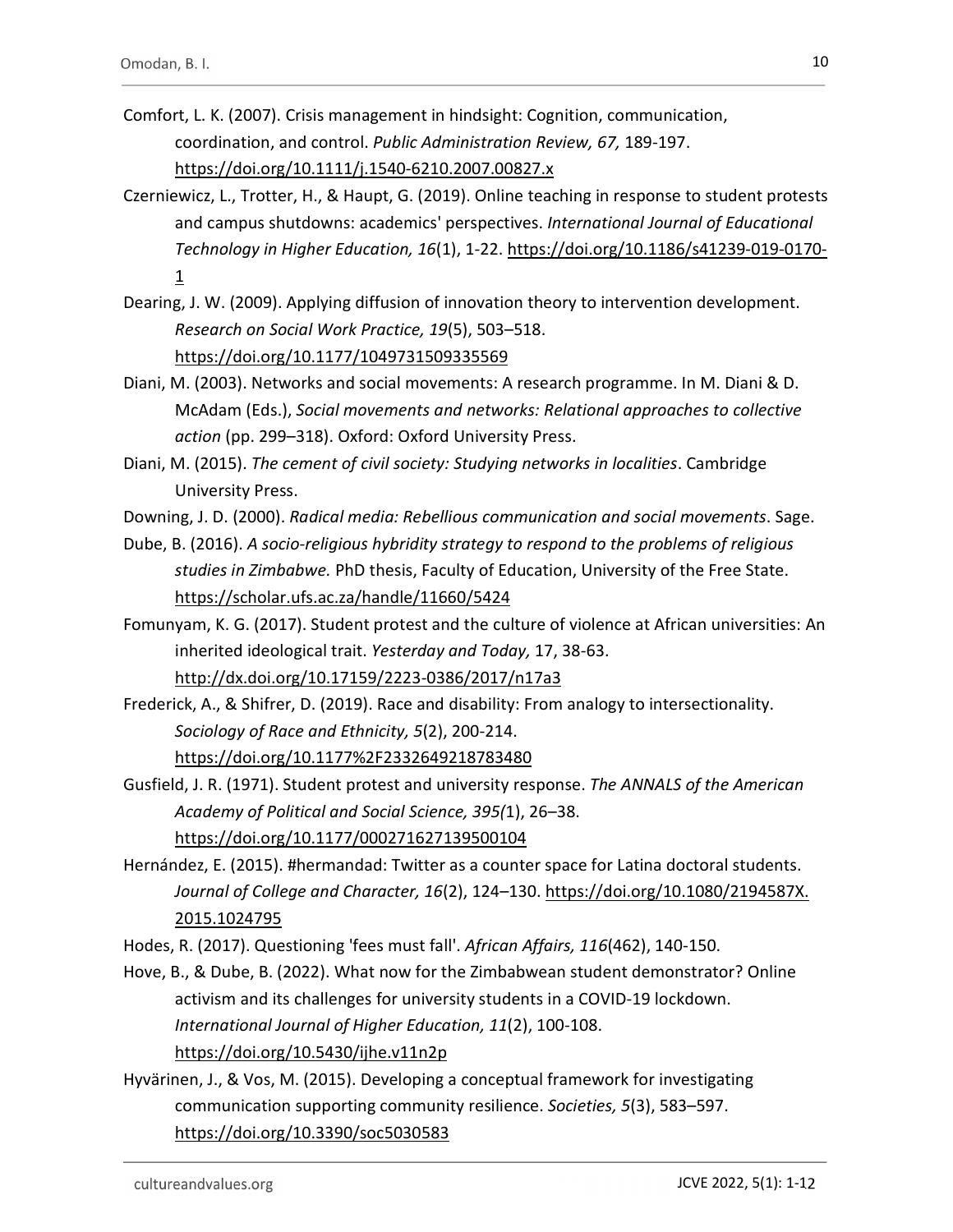- Jackson, K. M., Pukys, S., Castro, A., Hermosura, L., Mendez, J., Vohra-Gupta, S., & Morales, G. (2018). Using the transformative paradigm to conduct a mixed-methods needs assessment of a marginalised community: Methodological lessons and implications. Evaluation and Program Planning, 66, 111-119. https://doi.org/10.1016/j.evalprogplan.2017.09.010
- Johansson, C., & Bäck, E. (2017). Strategic leadership communication for crisis network coordination. International Journal of Strategic Communication, 11(4), 324-343. https://doi.org/10.1080/1553118X.2017.1341889
- Kapucu, N., Arslan, T. & Demiroz, F. (2010). Collaborative emergency management and national emergency management network. Disaster Prevention and Management, 19(4), 452-468. https://doi.org/10.1108/09653561011070376
- Kaisara, G., & Bwalya, K. J. (2021). Investigating the E-learning challenges faced by students during COVID-19 in Namibia. International Journal of Higher Education, 10(1), 308-318. https://doi.org/10.5430/ijhe.v10n1p308
- Laurore, C. L. (2016). Rhodes Must Fall: Student activism and the politics of memory at the University of Cape Town, South Africa (Doctoral dissertation). http://hdl.handle.net/10166/3752
- Madimabe, M., & Omodan, B. (2021). Investigating the effects of E-learning as a method of curriculum dissemination for rural TVET college students. Research in Social Sciences and Technology, 6(3), 82-92. https://doi.org/10.46303/ressat.2021.27
- Matarirano, O., Gqokonqana, O., & Yeboah, A. (2021). Students' responses to multi-modal emergency remote learning during COVID-19 in a South African higher institution. Research in Social Sciences and Technology, 6(2), 199-218. https://doi.org/10.46303/ressat.2021.19
- Melucci, A. (1996). Challenging codes. Collective action in the information age. Cambridge University Press.
- Mertens, D. M. (2009). Transformative research and evaluation. Guilford.
- Olonisakin, T., Adebayo, S., & Idemudia, E. (2021). Social worldviews and social attitudes: Examining the psychological correlates for other-concern. Journal of Culture and Values in Education, 4(2), 65-83. https://doi.org/10.46303/jcve.2021.7
- Omodan, B. I. (2020). The vindication of decoloniality and the reality of COVID-19 as an emergency of the unknown in rural universities. International Journal of Sociology of Education, 20, 1-26. http://doi.org/10.17583/rise.2020.5495
- Paton, D. (2006). Disaster resilience: Integrating individual, community, institutional and environmental perspectives. In D. Paton & D. M. Johnson (Eds.), Disaster resilience: An integrated approach (pp. 320–341). Charles C. Thomas.
- Pickard, S. (2014). Keep them kettled! Student protests, policing and anti-social behaviour. In Anti-social behaviour in Britain. Palgrave: Macmillan. https://doi.org/10.1057/9781137399311\_7